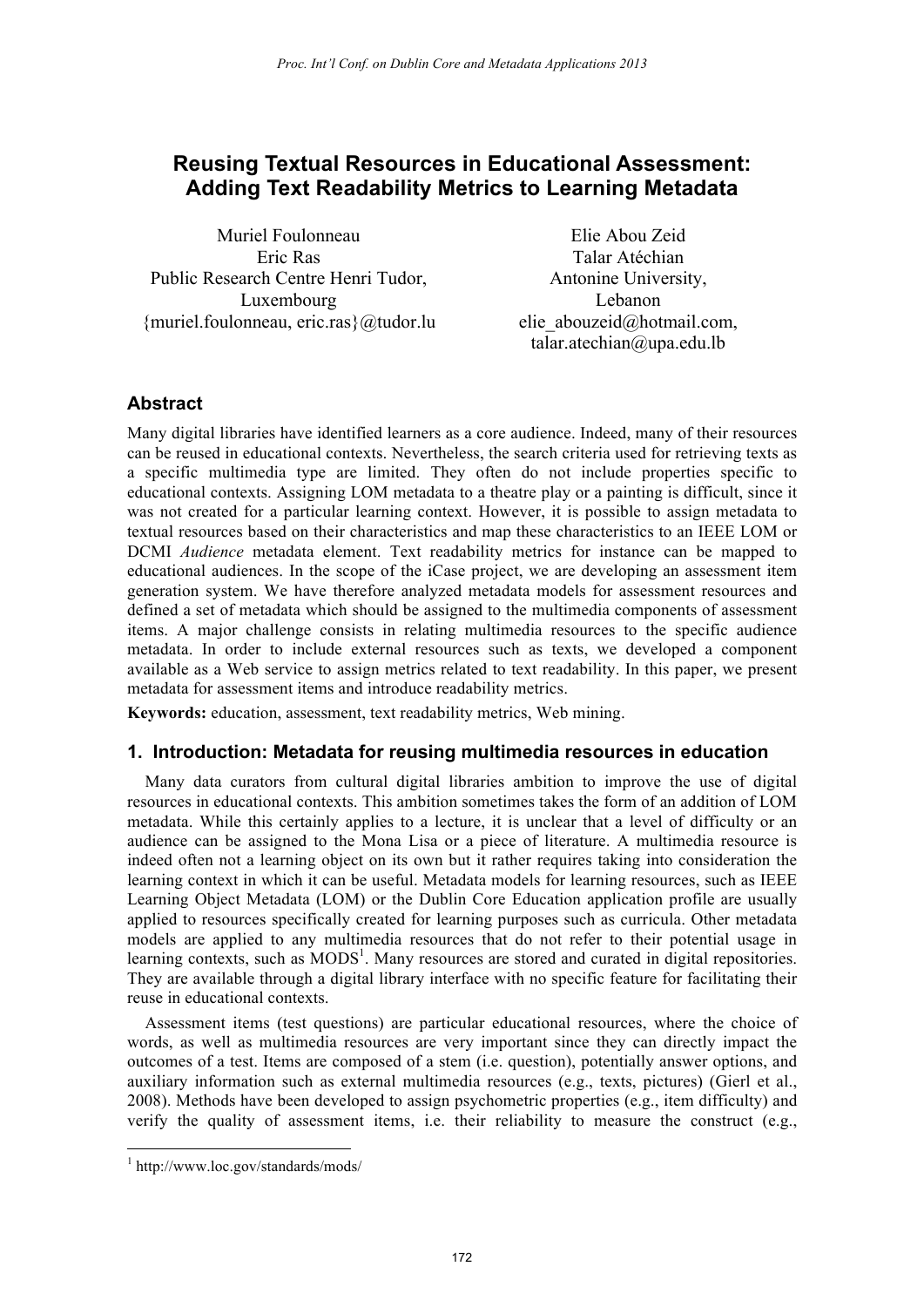knowledge or skill). These indicators are recorded in IMS-QTI (Question and Test Interoperability) metadata<sup>2</sup>. However, no specific provision is made regarding education or assessment specific metadata which should be attached to auxiliary information.

In the scope of the iCase project, we aim to develop tools for e-assessment. We have supported the delivery of tests for the Programme for International Student Assessment (PISA) and Programme for the International Assessment of Adult Competencies (PIAAC) studies of the  $OECD<sup>3</sup>$  on comparative educational levels, as well as school monitoring, adaptive tests in language learning, and finally tests for detecting the formative efficiency of documents to raise awareness of children on health issues. We focus in particular on the generation of assessment items from semantic resources and the inclusion of external resources, typically from the Web or multimedia repositories (e.g., Currier, 2007).

In this paper, we present our work to create an open-source component which assigns various readability metrics to texts from digital repositories. By adding readability metrics we aim to increase the reusability of text resources in the generation process of assessment items. The longterm objective is to improve the item authoring interface of our e-assessment platform, and second to allow automatic item generation (AIG) approaches reuse extensively multimedia resources from digital repositories and the Web within assessment items.

## **2. Metadata on multimedia resources integrated in assessment items**

The IMS-QTI metadata model aims to describe assessment items. It is an application profile of the IEEE LOM metadata model. Among the core differences with LOM is a section dedicated to *usage data*. Many metrics can indeed be used to assess item quality, based in particular on calibration. Metrics used in Item Response Theory (Reise et al., 2005) for instance can be recorded as usage data. Because of the large number of metrics which can be assigned to items, the usage data section can include any item statistics, composed of one or multiple values. A statistic can have a name, a value, a standard error and a standard deviation. Glossaries are vocabularies defined using the VDEX model (Vocabulary Definition Exchange)<sup>4</sup> in order to represent common statistics in a harmonized manner<sup>5</sup>. Item statistics are part of Usage data and complement the descriptive Metadata section (IEEE LOM profile) of the IMS-QTI standard (FIG 1).



FIG 1 - Modeling of usage data in IMS-QTI 2.1

Metadata models for assessment items (Sarre et al., 2010) do not allow defining metadata for item components such as multimedia resources. Following the framework suggested by Currier (2007), multimedia assets and assessment items should live in distinct repositories. No specific relation should be made between IMS-QTI metadata and assets (in our case textual resources).

l

 $^{2}$  http://www.imsglobal.org/question/

<sup>3</sup> http://www.oecd.org/pisa/, http://www.oecd.org/site/piaac/

<sup>4</sup> http://www.imsglobal.org/vdex/index.html

 $5 \text{ http://www.imsglobal.org/question/qtiv2p1/imsqti_mdudv2p1.html}$ #section10042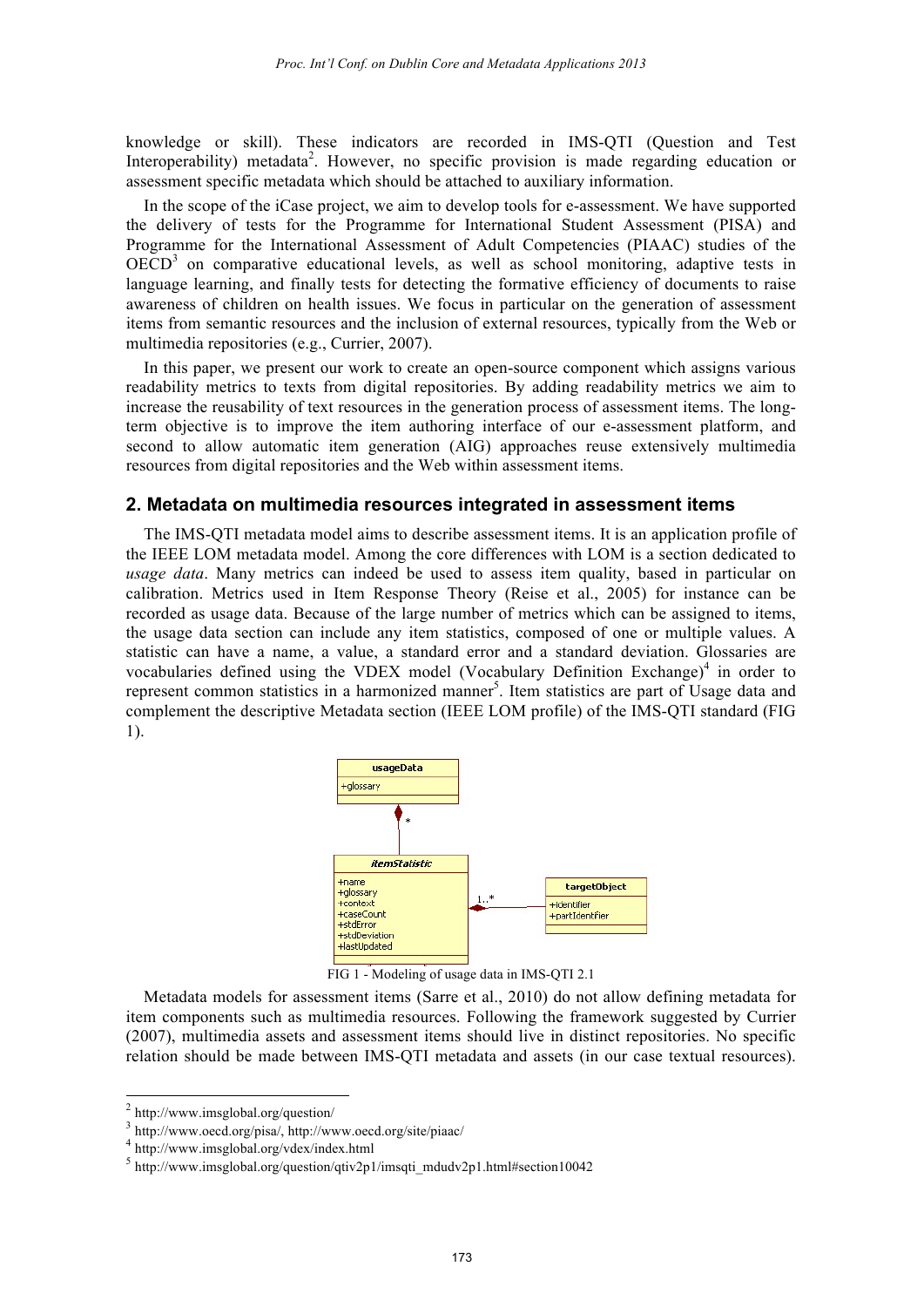Nevertheless, certain features of multimedia resources make them suitable for particular learning contexts.In Foulonneau et al. (2011), we investigated the criteria that need to be taken into consideration when selecting resources to include in assessment items. We highlight the importance of information that is not directly part of LOM, because it is related to multimedia resources in learning objects rather than learning objects themselves. Indeed, the choice of multimedia resources is mainly guided by the intellectual property rights, the type of resource, and the potential bias it can entail.

Bias is a critical issue in the context of e-assessment, since it includes a parameter which is unrelated to the construct (i.e., the knowledge or skill that needs to be assessed) and can impact the outcome of the item. Typically, the presence of faces on a picture can lead to a cultural bias because facial expressions can be understood differently according to cultures (Gruba, 1997). Different levels of vocabulary can lead to a socio-cultural bias or a bias towards minorities (Drasgow et al., 2006). Different formats can entail a bias when a particular population is more familiar with pictures for instance (Van de Vijver, 2004). Regarding texts, difficulty or readability metrics have been proposed in order to define the audience information and therefore the level and age of students for whom a particular text would present no reading difficulty. In order to increase the reusability of textual resources in education, Heilman, Zhao et al. (2008) have therefore proposed annotating texts with readability metrics.

Metadata assigned to multimedia resources can include a qualitative evaluation (e.g., *Difficulty* with a value space from *very easy* to *very difficult*) or an interpretation of statistics (e.g., an *Audience* metadata element with a value K-12). However, numerous readability metrics can be implemented. Like IMS-QTI usage data, adding them as an aggregate in a single metadata value excludes to convey the method used for the creation of the metadata element and any different use which could be made of the metrics. In the context of the iCase project, we investigate the use of readability metrics for creating specific metadata that facilitate the reuse of textual resources in assessment items as suggested by Heilman, Zhao et al. (2008). In the next sections, we present readability metrics that can be used either as a derived metadata property or as a set of distinct metrics.

#### **3. Text readability metrics**

 $\overline{a}$ 

Text readability skills are identified as a major component of education in the US. The *Common Core State Standards for Reading* <sup>6</sup> aim to harmonize the level of difficulty of the texts given to learners. They can be used by teachers and parents to guide their choice of reading assignments.

Reading difficulty metrics typically take into consideration the vocabulary used in the texts, whether known or unknown by any particular user, as well as text structure and style. They result in both quantitative and qualitative indicators.

Since the 1920's, more than 200 formulae have been proposed (Dubay, 2004). Statistical approaches use the length of sentences, the length of words and their scarcity (Fry, 2002). Fry Readability, New Date-Chall, Gunning-Fog and Flesh Kincaid Reading Ease are among the most famous examples of those metrics. The Flesh-Kincaid Reading Ease and Grade Level metrics which use the average number of syllables per word and the average number of words per sentence are still the most commonly used (Heilman, Collins-Thomson et al., 2008). Metrics such as Lexile Scale and Mean Log Word Frequency use corpora. The frequency of words is typically calculated from a corpus. Despite their efficiency, the bias of these metrics against technical texts which contain rare words for instance has been criticized (Sheehan et al., 2012).

Other types of metrics have therefore been developed which analyze the structure and linguistic features of the text. Coherence metrics represent the level of organization of concepts and relations in a text. It is typically calculated from the semantic similarity between neighbor

<sup>6</sup> . http://www.corestandards.org/assets/CCSSI\_ELA%20Standards.pdf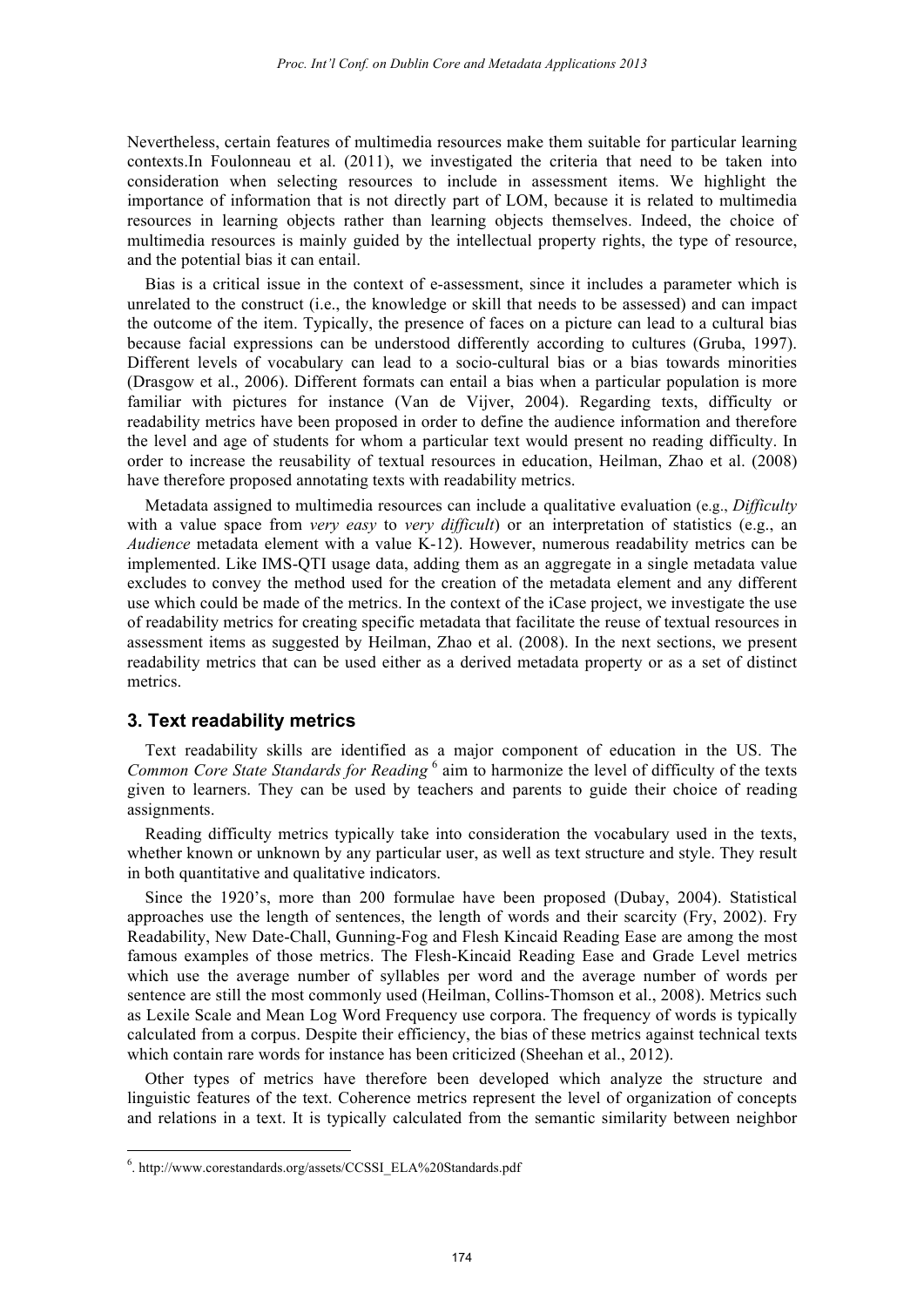sections of a text in order to detect any change of topic. Latent Semantic Analysis has been used in the Intelligent Essay Assessor (Folz et al., 1999) in order to obtain a coherence metric. The importance of coherence in readers' understanding of a text is however debated (Foltz et al., 1998; Dubay, 2004).

McNamara et al. (2010) have demonstrated the importance of cohesion metrics for measuring text readability. Text cohesion represents the relations between the various components of a text. This can typically use the semantic relations between terms, without referring necessarily to their position in the text.

A number of systems have been developed in order to support both teachers and parents in the selection of texts. Existing systems range from manually categorized Web pages (NetTrekker $\bar{\ }$ ) to a set of syntactic and semantic metrics (Huff, 2008). Coh-Metrix<sup>8</sup> developed by the University of Memphis (McNamara et al., 2010) assesses text coherence and cohesion and provides a mapping between text characteristics and the expected level of users. Read-X (Miltsakaki et al., 2007) classifies texts from the Web along a readability scale based on a corpus analysis. Toreador predicts the difficulty of the vocabulary contained in a text according to its frequency in a domain or according to a particular educational level. REAP<sup>9</sup> from Carnegie-Mellon recommends texts according to the vocabulary known by a user (Brown et al., 2004). Most of these systems are adapted to the analysis of Web pages in order to select Websites for education. Classic statistical analyses of texts still work well on relatively homogeneous corpora, whereas other metrics can improve their performance (Nelson et al. 2012). Nevertheless, their efficiency depends on the educational context in which they are used (e.g., language learning or biology) and the type of text (e.g., news vs. literature). SourceRater<sup>10</sup> developed by ETS (Educational Testing Service, developer for instance of the TOEFL for English language certification) also takes into consideration the genre of the text Sheehan et al. (2010).

The most recent evolutions therefore combine readability metrics and tend to refine them according to the educational context and the genre of texts and investigate the use of personalized metrics (Fry, 2002; Sheehan et al., 2010).

#### **4. An annotation component to generate metadata on text readability**

In order to author e-assessment items, external multimedia resources, such as a text may be added. In this case, the use of a digital library can help identify relevant resources. However, it is necessary to analyse textual resources so as to add specific metadata related to the readability. Whereas *Flesh Kincaid Grade Level* for instance propose a direct mapping between text statistics and a US grade level to fill for instance *dcmi:Audience* metadata, it fails to take into consideration the specific features of different types of texts and the importance of the user profile (e.g., on the extent of the known vocabulary). We are therefore developing a component which implements the following metrics: a) *Flesh Kincaid Reading Ease* (readability metric) and b) various indicators which can be combined in order to define a tailored readability metric, i.e., the similarity of words used in neighbour sentences (coherence), references (third person and demonstrative pronouns), conjunctions, and identifications (grammatical cohesion), exact repetitions (lexical cohesion), words frequency, and known words (customizable readability) (Abou Zeid et al., 2012).

As opposed to classical approaches, we use semantic technologies and Web mining. The similarity of words was determined based on their semantic network in the WordNet lexical dataset<sup>11</sup>. Word frequency was calculated through a Web mining approach targeted to specific

l

<sup>7</sup> http://www.nettrekker.com

<sup>8</sup> http://cohmetrix.memphis.edu

<sup>9</sup> http://reap.cs.cmu.edu/

<sup>10</sup> http://www.ets.org/research/topics/as\_nlp/educational\_applications

<sup>11</sup> http://wordnet.princeton.edu/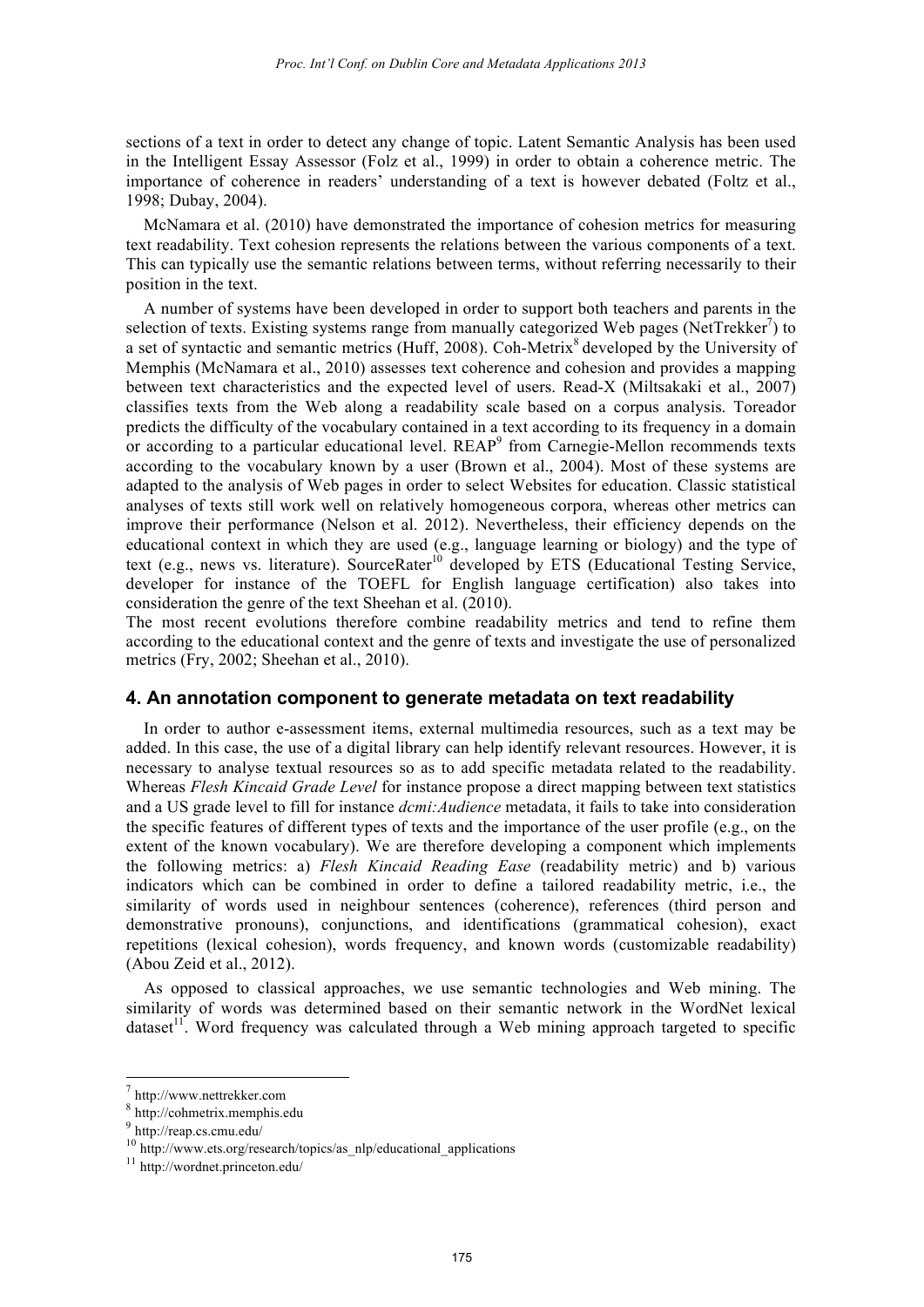Websites. Known words are encoded in an extended version of the *Personal Information Model Ontology* (Sauermann et al., 2007).



FIG 2 - Resource statistics bound to textual resources

The objective of the component is to record statistics about the resource so as to infer metadata such as *dcmi:Audience* (bold arrow), which for convenience was represented as a class rather than a property on Figure 2.

The metrics can be obtained by loading a text in PDF, Word or HTML format. A Web interface is available as well as a SOAP Web service interface. The various indicators can then be combined to create readability metrics, either on the fly, based on a particular user profile or as a background metadata creation process for a set of documents.

# **5. Conclusion and future work**

In the context of our work on e-assessment in various domains, we have to take into consideration the many aspects involved in the selection of multimedia (often external) resources in assessment items. This aims to avoid any bias and to reliably assess a particular skill without the candidate to be penalized by an unrelated difficulty such as an unknown vocabulary term. Our system defines a set of classical metrics using statistical and uses innovative semantic-based and Web mining technologies to determine the audience of a textual resource.

Although this can be applied to all types of educational resources, our project aims to complement the test item authoring environment of the open source platform used for item creation and delivery. Given the cost of authoring assessment items, a number of projects have been designed in order to generate assessment items (Gierl et al., 2013). However, generated assessment items currently do not include multimedia resources. In In order to select automatically multimedia resources, a number of key information, related to the IPR, the format and the content should have been available Foulonneau (2011). Our work aims to enable the analysis of multimedia resources in order to include it in assessment items, either through the item authoring interface or through the generation of items.

However, the assignment of a single readability metric in an *Audience* metadata (IEEE LOM or DCMI) is insufficient. Indeed, we realized that a single readability metric is not sufficient, since the readability of texts is more and more assessed according to user/learner profiles. Therefore, metadata related to the genre of the text as well as linguistic metrics, such as cohesion, coherence, and statistical metrics of readability can help selecting resources. A personalized approach to readability metadata may then be implemented.

This raises an issue regarding the way in which metadata values are created. Indeed, in the case of IMS-QTI, it is possible to add general information on the quality of the assessment item. However, the detail of the quality metrics can optionally be provided in a dedicated *usage* data section with the specification of vocabularies to describe commonly accepted metrics. Similar issues have been raised to aggregate paradata on learning resources in the scope of the learning registry (Jesukiewicz et al., 2011). Readability metrics can be automatically generated. They do not therefore represent a significant additional metadata creation costs. They are an example of metadata created for increasing the reusability of any type of resource in educational contexts.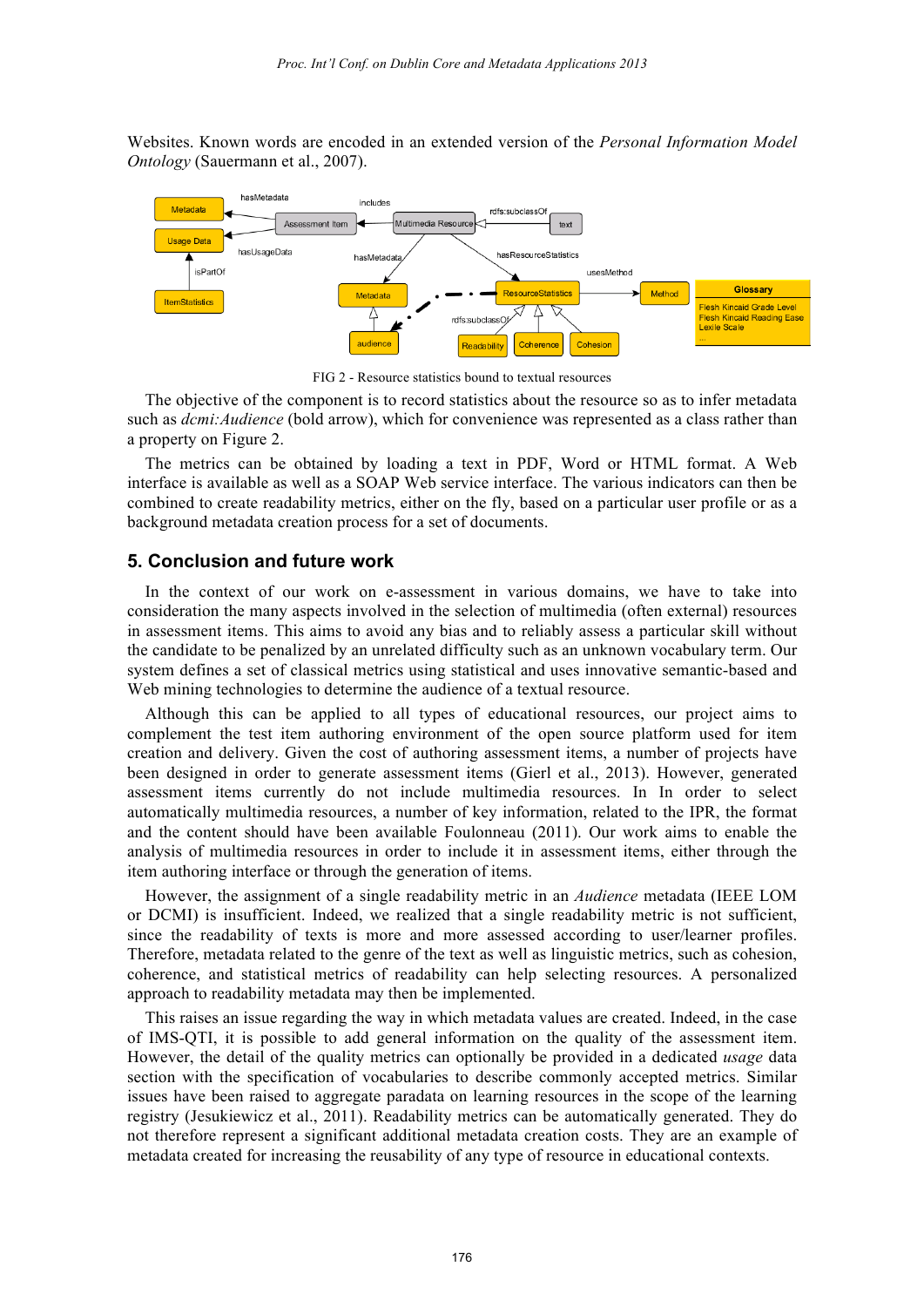Our future work will be dedicated to the improvement of metrics, their adaptation to other languages, the creation of metadata for texts**,** and their integration into a metadata structure, similar to the usage data section of the IMS-QTI metadata model.

## **References**

Abou Zeid, Elie, Muriel Foulonneau, M., and Talar Atéchian. (2012). Réutiliser des textes dans un contexte éducatif. Document numérique, 15(3), 119-142.

Brown, Jonathan and Maxine Eskenazi. Retrieval of authentic documents for reader-specific lexical practice. Proceedings of InSTIL/ICALL Symposium 2004. Venice, Italy, 2004.

- Currier, Sarah. (2007). Assessment item banks and repositories. JISC-CETIS paper. http://wiki.cetis.ac.uk/Assessment\_Item\_Banks\_and\_Repositories
- Drasgow, Fritz and Krista Mattern. (2006). New Tests and New Items: Opportunities and Issues. In Dave Bartram, Ronald K. Hambleton (eds.) Computer-Based Testing and the Internet Issues and Advances. John Wiley & Sons Ltd., Chichester, UK.
- DuBay, William H.. (2004). The Principles of Readability. Impact Information, Costa Mesa, California.
- Foltz, Peter W., Walter Kintsch, and Thomas K. Landauer. (1998). The Measurement of Textual Coherence with Latent Semantic Analysis. Discourse Processes*,* 25(2-3), 285–307.
- Foltz, Peter W., Darrel Laham, and Thomas K. Landauer. (1999). The Intelligent Essay Assessor: Applications to Educational Technology. Interactive Multimedia Electronic Journal of Computer-Enhanced Learning, 1(2).
- Foulonneau, Muriel. (2012). Generating educational assessment items from linked open data: the case of DBpedia. In The Semantic Web: ESWC 2011 Workshops, 16-27. Springer Berlin Heidelberg.
- Foulonneau, Foulonneau, Eric Ras, and Thibaud Latour. Reusing multimedia resources in assessment items practices and impact. Poster abstract In Whitelock, D., Warburton, W., Wills, G., and Gilbert, L. (Eds.), CAA 2011 International Conference, University of Southampton.
- Fry, Edward. (2002). Readability versus Leveling. The Reading Teacher*,* 56(3), nov. 2002, International Reading Association, 286-291.
- Gierl, Mark J., Jiawen Zhou, and Cecilia Alves. (2008). Developing a Taxonomy of Item Model Types to Promote Assessment Engineering. Journal of Technology, Learning, and Assessment, 7(2).
- Gierl, Mark J., and Thomas M. Haladyna. (2013). Automatic Item Generation: Theory and Practice. Routledge, New York.
- Gruba, Paul. (1997). The role of video media in listening assessment. System, 25(3), 335-345.
- Heilman, Michael, Le Zhao, Juan Pino, and Maxine Eskenazi. (2008). Retrieval of Reading Materials for Vocabulary and Reading Practice. Proceedings of the Third ACL Workshop on Innovative Use of NLP for Building Educational Applications, 80–88, Columbus, Ohio, USA, June 2008. Association for Computational Linguistics.
- Heilman, Michael, Kevyn Collins-Thompson, and Maxine Eskenazi. (2008). An Analysis of Statistical Models and Features for Reading Difficulty Prediction. Proceedings of the Third ACL Workshop on Innovative Use of NLP for Building Educational Applications, 71–79, Columbus, Ohio, USA, June 2008. Association for Computational Linguistics.
- Huff, Leslie. (2008). Review of *netTrekker d.i.* Language Learning & Technology, 12(2), June 2008, 17-25.
- Jesukiewicz, P., & Rehak, D. R. (2011). The Learning Registry: Sharing Federal Learning Resources. In *The Interservice/Industry Training, Simulation & Education Conference (I/ITSEC)* (Vol. 2011, No. 1). National Training Systems Association.
- McNamara, Danielle S., Max M. Louwerse, Philip M. McCarthy, and Arthur C. Graesser. (2010). Coh-Metrix: Capturing linguistic features of cohesion. Discourse Processes, 47(4), 2010, 292–330.
- Miltsakaki, Eleni, Audrey Troutt. (2007). Read-X: Automatic Evaluation of Reading Difficulty of Web Text. World Conference on E-Learning in Corporate, Government, Healthcare, and Higher Education 2007, 1, 7280-7286.
- Nelson, Jessica, Charles Perfetti, David Liben, and Meredith Liben (2011). Measures of Text Difficulty: Testing their Predictive Value for Grade Levels and Student Performance. Technical report, Student Achievement Partners.
- Reise, Steven P., Andrew T. Ainsworth, and Mark G. Haviland. (2005). Item Response Theory Fundamentals, Applications, and Promise in Psychological Research. In Current Directions in Psychological Science, April 2005 14(2), 95-101
- Sarre, Sandrine and Muriel Foulonneau. (2010). Reusability in e-assessment: Towards a multifaceted approach for managing metadata of e-assessment resources. In Internet and Web Applications and Services (ICIW), 2010 Fifth International Conference on (pp. 420-425). IEEE.